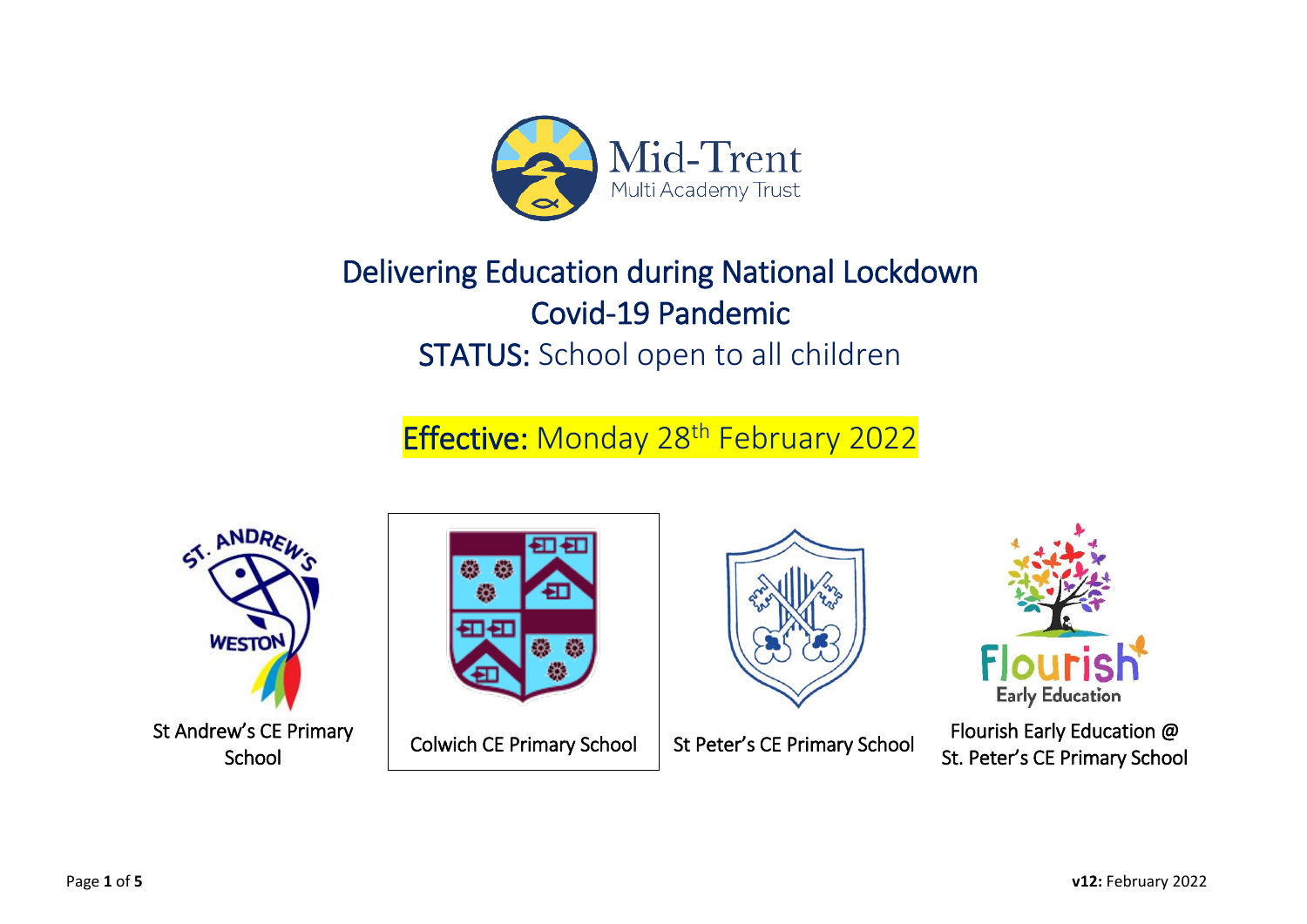# **Colwich Church of England Primary School**

'God is love, so we: Learn to Love; Love to Learn; Learn for Life.'

| Guidance Document: School's Covid-19 Operational Guidance Updated February 2022                                                     |  |  |
|-------------------------------------------------------------------------------------------------------------------------------------|--|--|
| https://assets.publishing.service.gov.uk/government/uploads/system/uploads/attachment_data/file/1057106/220224_Schools_guidance.pdf |  |  |
| <b>National Control Measures in Place:</b>                                                                                          |  |  |
| 1. Ensure good hygiene for everyone.                                                                                                |  |  |
| 2. Maintain appropriate cleaning regimes.                                                                                           |  |  |
| 3. Keep occupied spaces well ventilated.                                                                                            |  |  |
| 4. Follow public health advice on testing, self-isolation and managing confirmed cases of COVID-19.                                 |  |  |

| What are the<br>hazards? | Who might be<br>harmed and how?                                                             | <b>Action</b><br>What are you already doing?<br>List the control measures already in place<br><b>Completed</b><br>State the date<br>completed and<br>sign. |            | What is the<br>risk rating<br>$now -$<br>H, M, L?<br>See Section 5 |
|--------------------------|---------------------------------------------------------------------------------------------|------------------------------------------------------------------------------------------------------------------------------------------------------------|------------|--------------------------------------------------------------------|
| <b>Exposure to</b>       | Everyone on site.                                                                           | Anyone with any one of the three main COVID-19 symptoms (continuous cough, high                                                                            | 28.02.2022 | Medium                                                             |
| COVID-19                 |                                                                                             | temperature, loss of taste or small) are advised to not attend school, request a PCR test and                                                              |            | (Moderate                                                          |
| through close            | General transmission                                                                        | isolate at home until their result is received. This is in line with current national guidance.                                                            |            | harm                                                               |
| contact with an          | may occur:                                                                                  | https://www.gov.uk/government/publications/covid-19-people-with-covid-19-and-their-                                                                        |            | unlikely).                                                         |
| affected person          | Through close contact<br>contacts/covid-19-people-with-covid-19-and-their-contacts#symptoms |                                                                                                                                                            |            |                                                                    |
| in school.               | between colleagues,                                                                         | Anyone testing positive for Covid-19 is advised to follow national guidance, remaining at home                                                             |            |                                                                    |
|                          | pupils and visitors and                                                                     | for at least 5 days and using LFTs to test out if possible,                                                                                                |            |                                                                    |
|                          | touching                                                                                    | https://www.gov.uk/government/publications/covid-19-people-with-covid-19-and-their-                                                                        |            |                                                                    |
|                          | contaminated                                                                                | contacts/covid-19-people-with-covid-19-and-their-contacts#what-to-do-if-you-have-covid-19                                                                  |            |                                                                    |
|                          | surfaces.                                                                                   | Anyone developing COVID-19 symptoms during the school day are isolated until they are                                                                      |            |                                                                    |
|                          |                                                                                             | collected by a parent. Supervising staff member wears PPE, classroom space is vacated and                                                                  |            |                                                                    |
|                          |                                                                                             | cleaned immediately upon pupil removal.                                                                                                                    |            |                                                                    |
|                          |                                                                                             | Staff members and children previously identified as CEV and who have received personal advice                                                              |            |                                                                    |
|                          |                                                                                             | from their specialist or clinician may request additional precautions. In this event, an individual                                                        |            |                                                                    |
|                          |                                                                                             | risk assessment may be completed to ensure that reasonable adjustments are made to support                                                                 |            |                                                                    |
|                          |                                                                                             | those previously classified as CEV to attend school.                                                                                                       |            |                                                                    |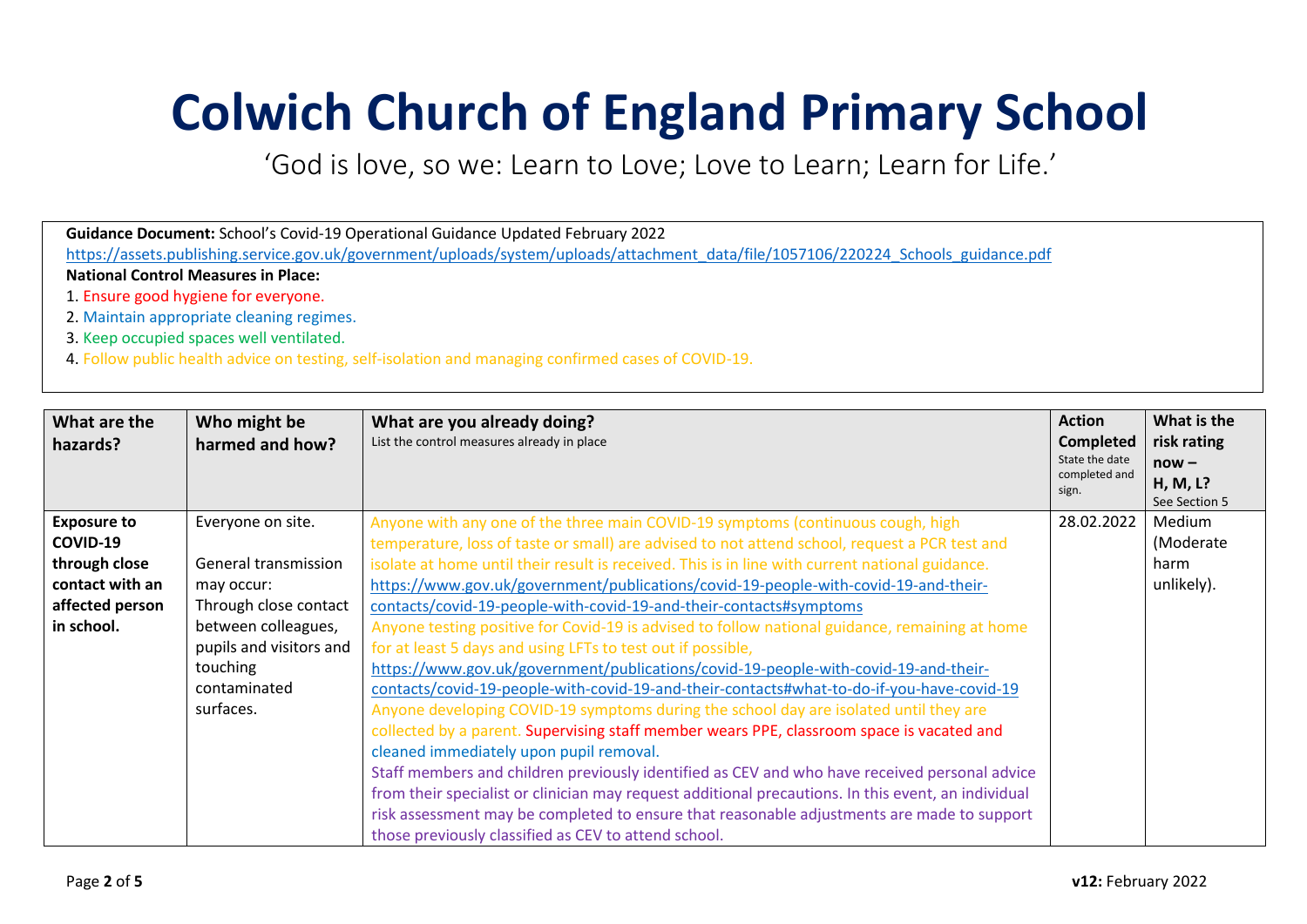| Pregnant staff can attend school and are required to follow the system of controls in place.       |  |
|----------------------------------------------------------------------------------------------------|--|
| Individual risk assessments are completed for all pregnant staff.                                  |  |
| School actively engages with Public Health and the LOC team in the event of an outbreak (5 or      |  |
| more cases in one class) and will follow any additional advice given at the time of contact to     |  |
| reduce the spread of the virus.                                                                    |  |
|                                                                                                    |  |
| All pupils and staff sanitise their hands when they enter and leave each room and when entering    |  |
| or exiting the school building. A procedure of sanitise in and sanitise out is operational in all  |  |
| rooms within the school and when pupils arrive and leave school.                                   |  |
| Time is allocated within the school day for regular hand-washing.                                  |  |
| Tissues are widely available in bubbles to promote good respiratory hygiene by all. The 'catch it, |  |
| bin it, kill it' approach is adopted across the school.                                            |  |
| Thorough cleaning of rooms at end of the day.                                                      |  |
| All rooms used by classes are cleaned at the end of every school day.                              |  |
| All bins have lids, are pedal operated, closed when not in use and emptied regularly.              |  |
| High stock levels of essential cleaning supplies, soap, hand sanitiser and tissues are maintained  |  |
| in school.                                                                                         |  |
| COSHH assessments are completed for hand sanitiser and cleaning products in use.                   |  |
| All staff, parents/carers and children are aware of this risk assessment and the prevention        |  |
| measures in place to reduce transmission.                                                          |  |
| This risk assessment is shared with pupils and parents through the school website and key          |  |
| points are regularly reiterated through newsletters and communications.                            |  |
| Designated spaces are well-ventilated. Windows and doors are open at all times to provide          |  |
| constant background ventilation, and opened more fully at breaktime/lunchtimes.                    |  |
| CO2 monitors are used to check ventilation is sufficient and remedial actions taken as a result.   |  |
|                                                                                                    |  |
| A Local Outbreak Management Plan is in place to rapidly implement further control measures         |  |
| (eg. isolating bubbles, implementing face masks, advising LFD testing etc.) in the event that such |  |
| measures are advised by the local outbreak control team.                                           |  |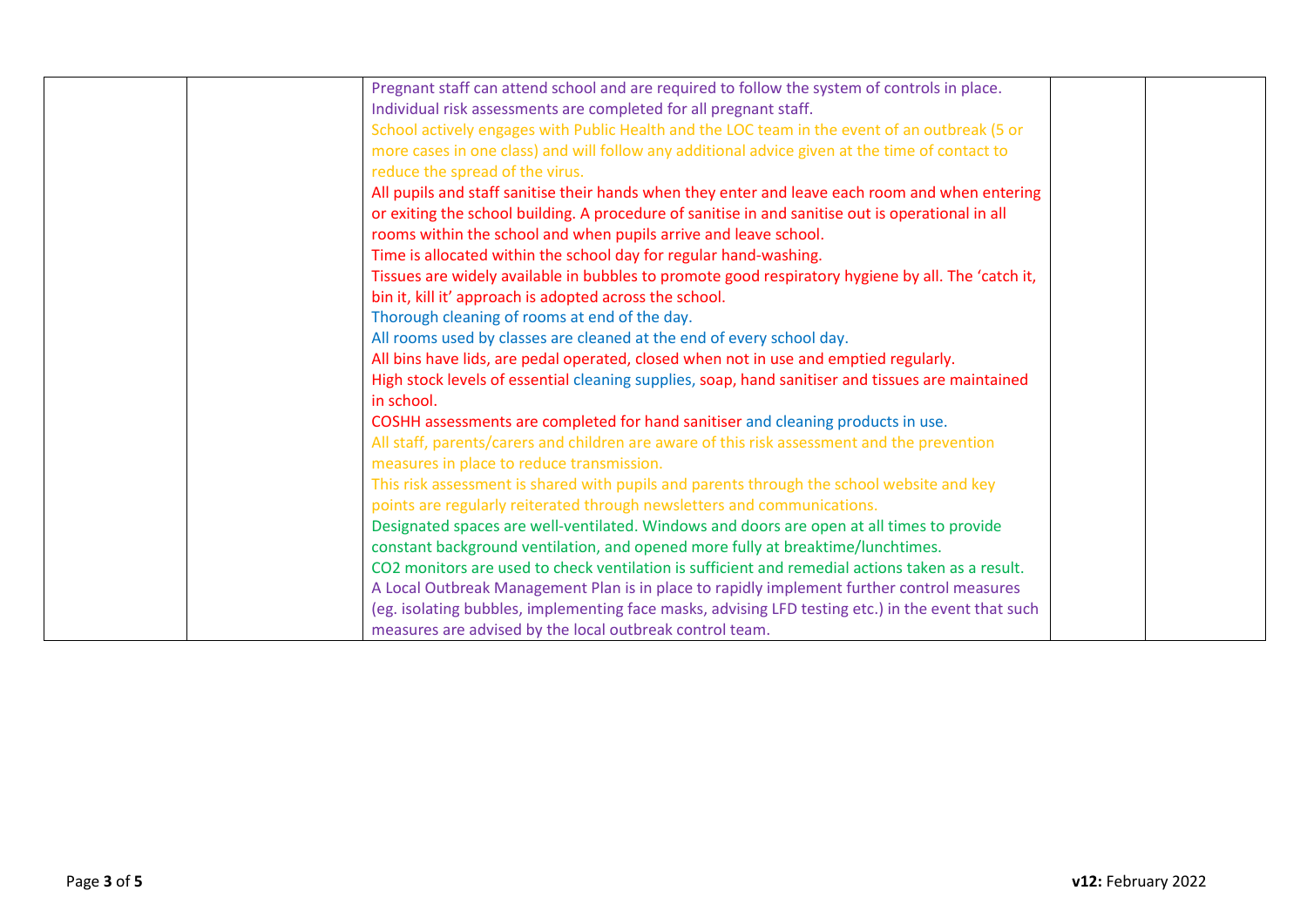| <b>Exposure to</b><br>COVID-19 when<br>providing First<br>Aid, Intimate<br>Care,<br>Administering<br><b>Medication</b>       | Staff<br>Transmission may<br>occur when<br>supervising pupils<br>taken ill with<br>symptoms of COVID-<br>19 and need direct<br>personal care until<br>they return home. | Designated staff member assigned to support pupils removed from class with Covid-19<br>symptoms until their parent/carer arrives.<br>Windows in isolation rooms opened upon use to increase ventilation within the room.<br>Designated staff member maintains 2m distance from pupil wherever possible.<br>Designated staff member to wear PPE (inc. surgical mask, face shield, disposable apron and<br>gloves.<br>Designated staff member trained in correct wearing of PPE.                                                                                                                                                      | 28.02.2022 | Medium<br>(Moderate<br>harm<br>unlikely). |
|------------------------------------------------------------------------------------------------------------------------------|-------------------------------------------------------------------------------------------------------------------------------------------------------------------------|-------------------------------------------------------------------------------------------------------------------------------------------------------------------------------------------------------------------------------------------------------------------------------------------------------------------------------------------------------------------------------------------------------------------------------------------------------------------------------------------------------------------------------------------------------------------------------------------------------------------------------------|------------|-------------------------------------------|
| <b>Exposure to</b><br>COVID-19<br>through close<br>contacts within<br>wraparound<br>care/extra-<br>curricular<br>activities. | Pupils, staff and<br>parents who access<br>extra-curricular<br>activities.                                                                                              | Prevention measures outlined above all in place within the wrap around care setting,<br>including ensuring that no child or member of staff attends the provision if they have<br>COVID-19 symptoms or have tested positive for Covid-19.<br>Regular handwashing is timetabled throughout wraparound and extra-curricular activity<br>sessions.<br>Good respiratory hygiene is promoted at all times.<br>Wrap around care space is cleaned thoroughly before and after use each day.<br>Wrap around care/extra-curricular activity spaces are well ventilated by opening windows to<br>provide background ventilation at all times. | 28.02.2022 | Medium<br>(Moderate<br>harm<br>unlikely). |
| Feeling cold as a<br>result of<br>increased<br>ventilation<br>during winter<br>months.                                       | Pupils and staff<br>working in ventilated<br>areas.                                                                                                                     | High level windows should be opened in cold weather in preference to low level to<br>reduce draughts.<br>Ventilation increased (opening windows and doors fully when spaces are unoccupied).<br>Staff and pupils invited to wear additional layers of clothing to keep warm.<br>Furniture in classrooms rearranged to avoid direct draughts.                                                                                                                                                                                                                                                                                        | 28.02.2022 | Medium<br>(Moderate<br>harm<br>unlikely). |

#### **This Risk Assessment should be read in conjunction with the following specific RA areas:**

| <b>Manual Handling</b> | <b>DSE</b> | <b>Hazardous</b><br>Substances | <b>Fire</b> | <b>Work Equipment</b> | <b>Stress</b> | <b>Individual RA</b> | Covid-19 RA |
|------------------------|------------|--------------------------------|-------------|-----------------------|---------------|----------------------|-------------|
|                        |            |                                |             |                       |               |                      |             |